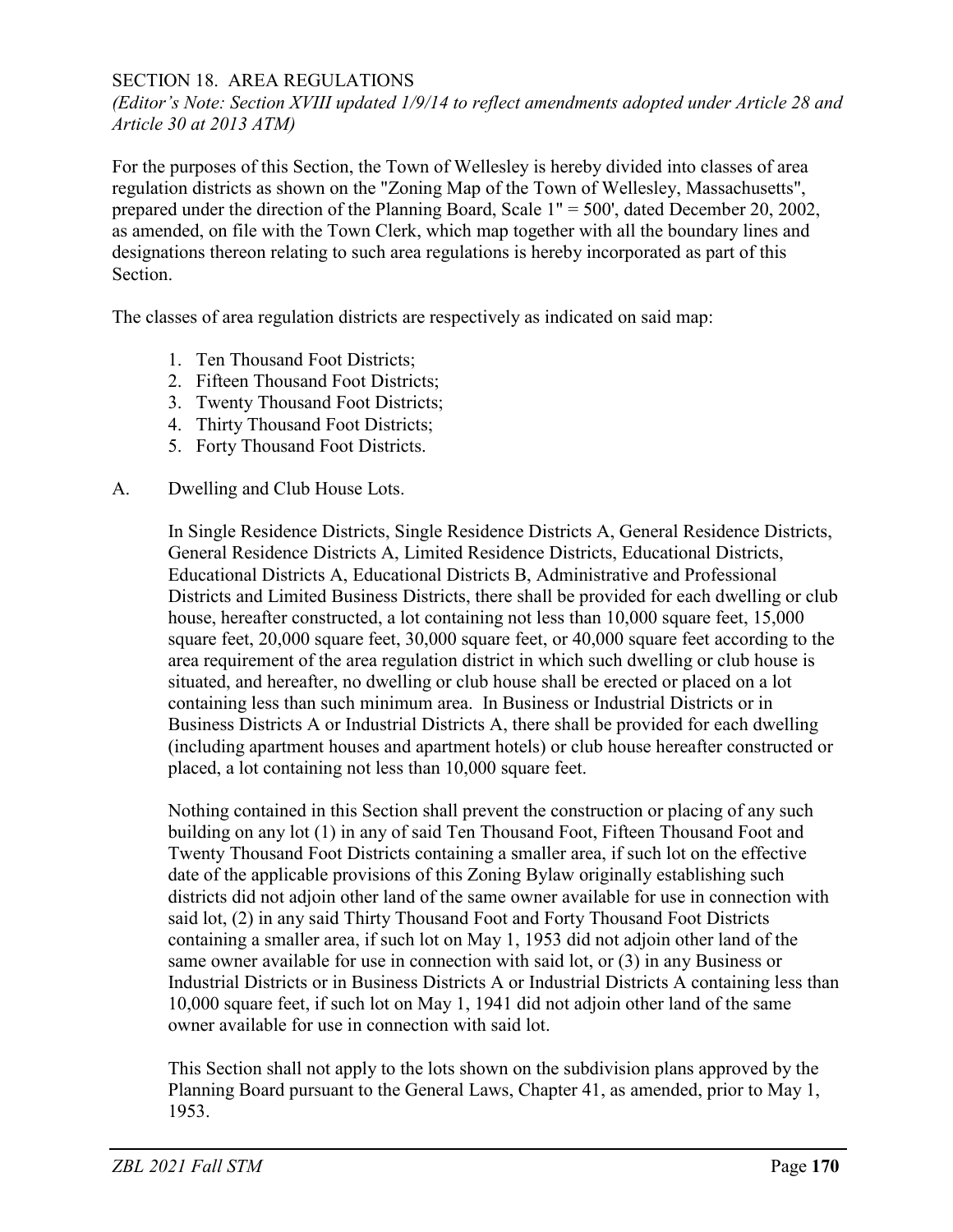No lot on which a dwelling or club house is situated, whether heretofore or hereafter placed, shall be reduced in area, if such lot is smaller than is hereby prescribed, or if by such reduction it would be made smaller than is hereby prescribed, except in either case by taking by eminent domain or by a conveyance for a public purpose.

## B. Ratio of Building to Lot Area.

In Single Residence and General Residence Districts, Single Residence Districts A, and General Residence Districts A, no building or addition to any building shall hereafter be placed on any lot of land which will result in the covering by buildings of more than the following specified maximum percentages of the area of such lot or maximum building coverage expressed in square feet:

For lots containing less than 10,000 square feet - 25 percent;

For lots containing at least 10,000 square feet but less than 20,000 square feet – the greater of 20 percent or 2,500 square feet;

For lots containing at least 20,000 square feet but less than 40,000 square feet – the greater of 18 percent or 4,000 square feet – but not more than 6,000 square feet; and

For lots containing at least 40,000 square feet - 15 percent;

In Educational Districts B, Limited Residence Districts, Limited Business Districts and Administrative and Professional Districts no building or addition to any building shall be placed on any lot of land which will result in the covering by buildings of more than (20%) of the area of such lot, provided, however, that if the only buildings at any time on a lot in any such district are those permitted by Section 6.1., Section 8A.1., Section 9.1., or Section10.1., then the limitations aforesaid shall be (25%) in lieu of (20%). In Educational, Business or Industrial Districts or in Educational Districts A, Educational Districts B, Business Districts A, or Industrial Districts A, no dwelling (including apartment houses and apartment hotels) or club house shall hereafter be erected or placed on any lot of land which will result in the covering by buildings of more than (25%) of the area of such lot.

- C. Ratio of Families to Lot Area.
	- 1. In General Residence Districts and General Residence Districts A there shall be provided for each dwelling hereafter constructed or placed therein a lot containing not less than 5,000 square feet for each Housekeeping Unit for whose habitation such building is designed or adapted or the minimum area required for lots in the area regulation district in which the building is located, whichever is greater.

Except that town houses may be constructed at a ratio in accordance with and subject to the provisions of Section 4.A.3.